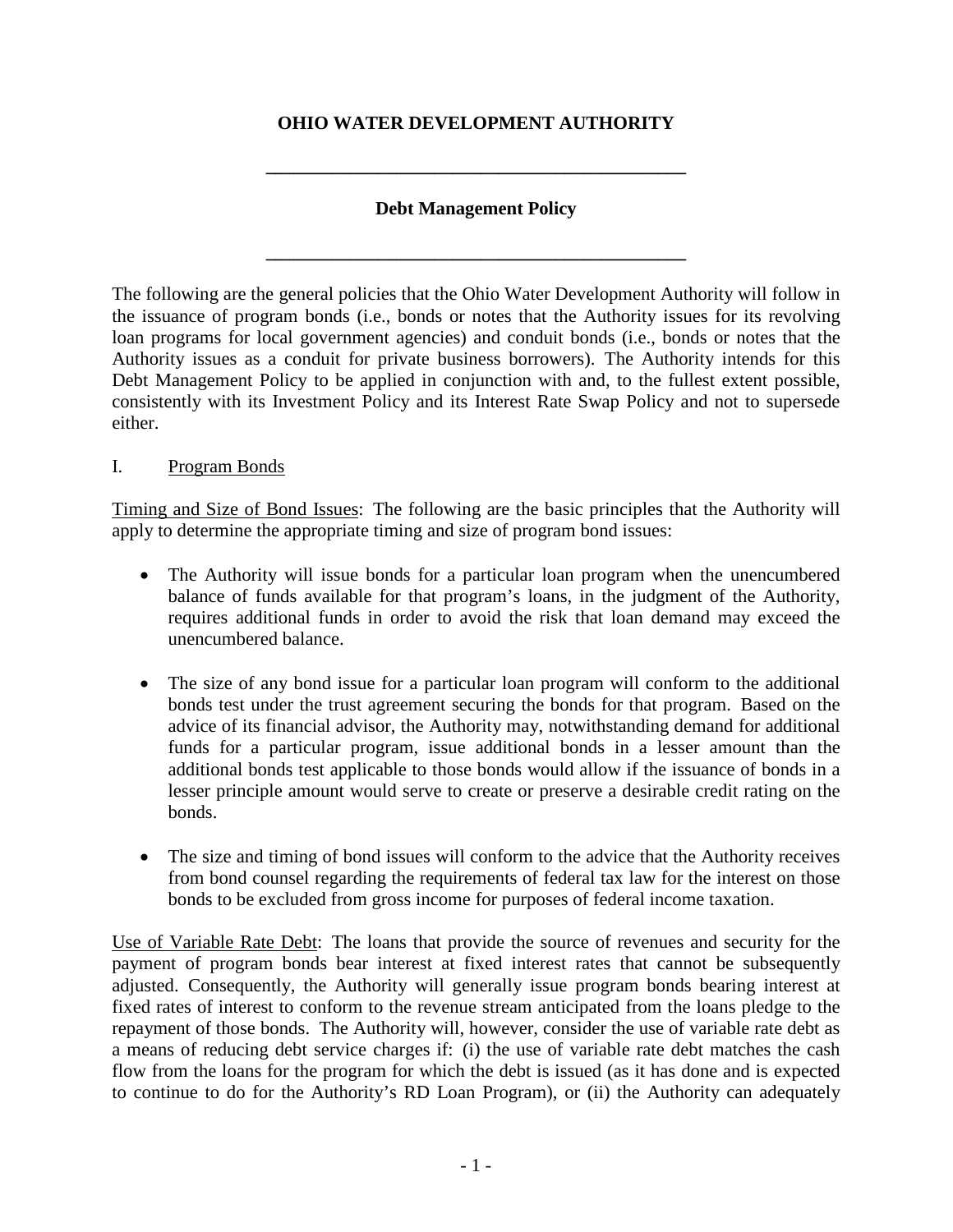compensate for the variable rate exposure with the designation of cash reserves or the use of interest rate hedges.

Refunding of Outstanding Program Bonds: The Authority will (i) issue bonds to currently refund outstanding program bonds when doing so will enable the Authority to achieve reductions in debt service and generally demonstrate option value efficiency of 70% or higher, (ii) issue bonds to advance refund outstanding program bonds when doing so will enable the Authority to achieve reductions in debt service that equal a present value of at least four percent (4%) of the aggregate principal amount of the refunded bonds and generally demonstrate option value efficiency of 70% or higher for each maturity, (iii) use its discretion in reviewing each refunding candidate for inclusion, considering the criteria applicable to that candidate and the administrative cost of refunding or not refunding that particular candidate, and may choose to include candidates for refunding based upon a recommendation of the Financial Advisor, and (iv) use its discretion as to the minimum size of an allowable refunding bond issue, considering, among other things, the timing of any new money issues; provided, however, that the requirements of this sentence shall not apply to any debt obligations that the Authority may determine to issue to refund, in whole or in part, bond anticipation notes, commercial paper notes or any other outstanding debt obligations that are about to mature; and provided further, that if, at the time the Authority determines to issue long-term bonds either (i) to provide additional funds for one of its programs, or (ii) to refund, in whole or in part, bond anticipation notes, commercial paper notes or any other outstanding debt obligations that are about to mature. The Authority may use cash balances to defease or refund outstanding program bonds when doing so will enable he Authority to achieve the equivalent of a return at least equal to the market rate of return on the funds to be used to effect that defeasance or refunding. The option value efficiency of any proposed refunding shall be verified in writing by the Financial Advisor.

Debt Structuring Practices: The following are basic principles that the Authority will apply in structuring issuances of program bonds:

- Interest Cost: The Authority's primary goal in structuring its program bond issues is to achieve the lowest overall interest cost to the Authority.
- Debt service requirements: The Authority will structure the principal amortization schedules and resulting debt service requirements for each series of program bonds to conform to the scheduled loan payments on loans already made and pledged to that program's bonds and to comply with the applicable trust agreement's restrictions on the issuance of additional bonds for that program.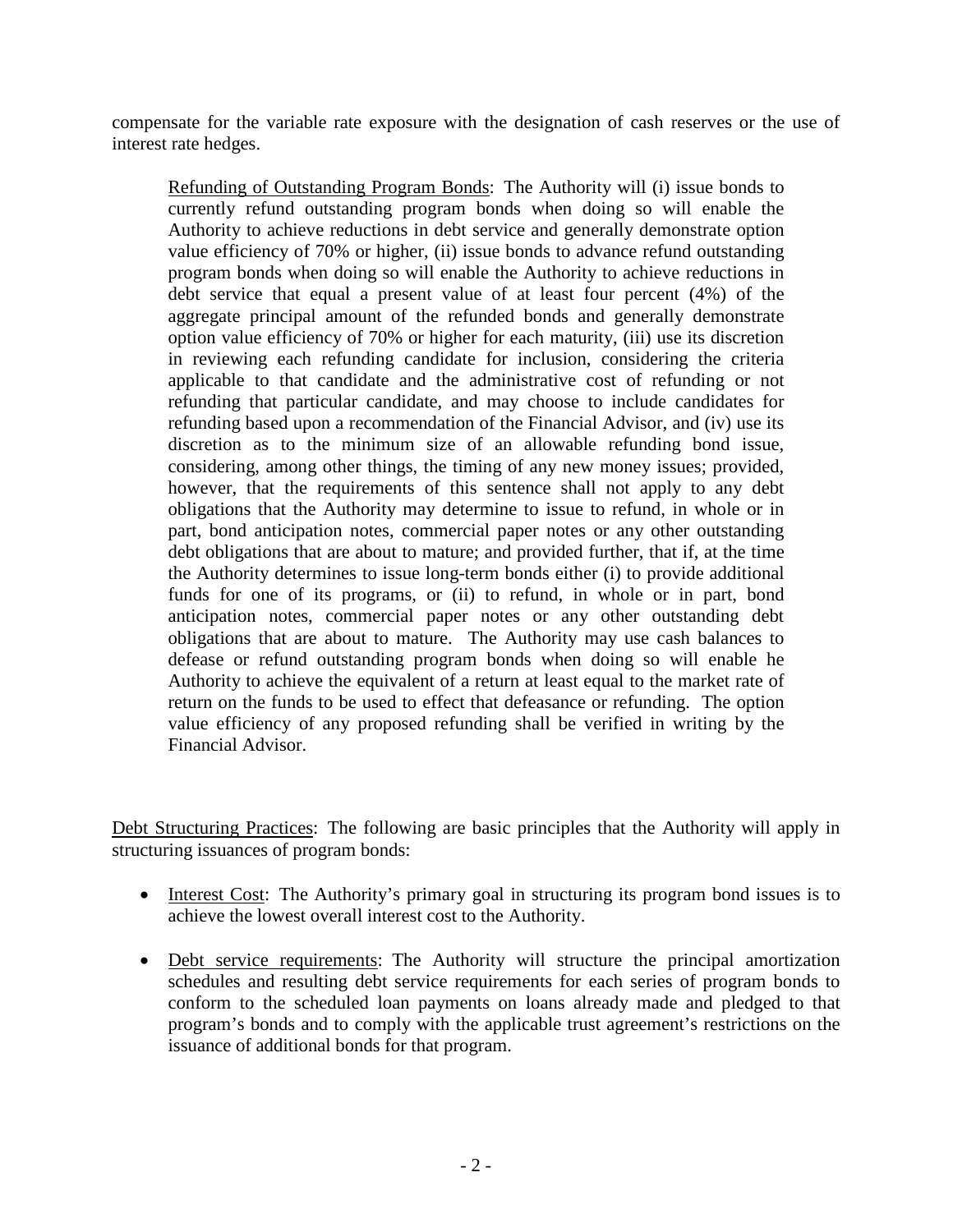- Maturity: The Authority will schedule the final maturity of a series of program bonds to occur not later than the final year in which loan payments are scheduled to occur on loans already made and pledged to that program's bonds.
- Optional Redemption: In determining whether and how to utilize optional redemption features for program bonds, the Authority will strive to achieve the lowest cost of borrowing consistent with the preservation of desirable flexibility to take advantage of refinancing opportunities.

Method of Sale: The Authority will periodically distribute requests for proposals or qualifications to qualified investment banking firms. Based on the submissions in response to those requests, the Authority will select a group of firms to be interviewed for further examination of their qualifications and commitments. From that group the Authority will select a group of firms among whom the position of senior and co-senior underwrite will be rotated on the Authority's forthcoming issuances of program bonds. The Authority will reserve the discretion to select the most appropriate senior and co-senior underwriter for each issuance and in exercising that discretion, the Authority will strive to reward the special efforts and initiative that particular firms may have shown coming forward with innovative proposals. The Authority will include other firms that submitted suitable responses in the underwriting groups for program bond issues. The Authority will generally sell program bonds through negotiation with the senior underwriter for a series of program bonds, and will utilize the services of its financial advisor to provide assurance that the interest rates, purchase price and other terms proposed by the senior underwriter are fair under then current market conditions and otherwise meet the Authority's criteria and objectives. Notwithstanding the foregoing, the Authority may elect to sell any particular issuance of program bonds through competitive bidding rather than through negotiation if, based on the advice of its financial advisor, the Authority determines that doing so would, under the circumstances, enhance the likelihood of the Authority's achieving the optimal available terms for the program bonds.

Disclosure and Continuing Disclosure: In connection with each issuance and sale of program bonds, the Authority will require the selected underwrites to engage as underwriter's counsel a firm with nationally recognized expertise in the area of municipal finance and to require that underwriters' counsel render a customary "10b-5" opinion in connection with the issuance of the program bonds an with respect to the official statement or other disclosure document prepared and utilized in connection with that issuance and sale. At the time of its approval of any issuance and sale of program bonds, the Authority shall also obtain the assurance that, prior to the closing of that sale, the appropriate members of the Authority's staff shall have reviewed the portions of the official statement or other disclosure document describing the Authority, its programs and financial condition, and that the Authority's bond counsel shall have reviewed the portions thereof describing the legal aspects of and the contractual documents for the program bonds and shall have found them accurate in all material respects. In connection with each such issuance and sale, the Authority shall also provide undertakings for continuing disclosure sufficient to satisfy the requirement of SEC Rule 15c2-12 and shall comply with all such undertakings.

II. Conduit Bonds